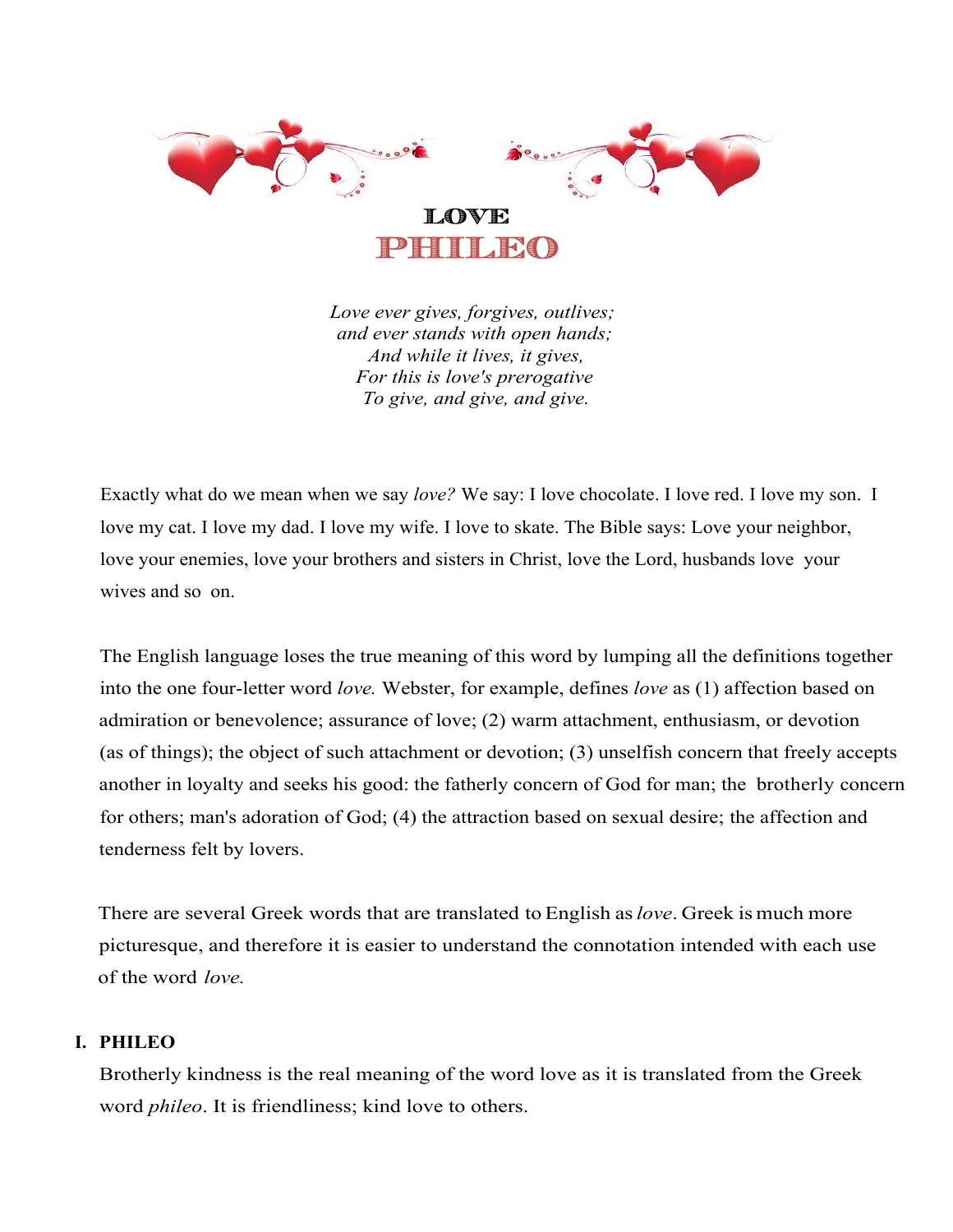## **A. Phileo with friends**

It's hard to be a friend when you don't spend time communicating with the person. *He who has friends must show himself friendly* (Prov. 18:24)*.* Someone has said that the best way to lose a friend is to tell him your troubles. If so, then how can that person really be a friend? When you're in trouble, afflicted, distressed, pressed on every hand, you see who your real friends are for *a friend loves at all times*-not just when things are going well for you. If friends leave you because you are too much of a burden to them, they are not true friends. Jesus says, *No greater love has any man than this, that a man lay down his life for his friends* (John 15:13-14). They may say they love you, but their words are empty and shallow, because a friend loves at ALL times. When people leave you and complain that you don't go after them, they're not friends. *A friend loves at all times and a brotheris born for adversity* (Prov. 17:17)*.*

# **B. Phileo in the natural family**

Jesus says that if you love (*phileo*) your father or mother, son or daughter, more than Him you are not worthy of Him (Matt. 10:37)*.* Luke records Jesus' words as: *If anyone come to me and hate love* less *not his father, and mother, and wife, and children, and brothers, and sisters, yea, and his own life also, he cannot be my disciple* (Luke 14:26)*.* Both are saying the same thing. If you do not love (*agape)* God first, you will always be choosing to please relatives instead of Him , and will not allow the selfless love of God to flow through you. *Hate* in the Luke passage simply means to *love less.*

In other places, Jesus says *whosoever loves his life* (shows more kindness to it than to God) *shall lose it, and whosoever loses his life* (makes God more important than life itself) *shall find it* (John 12:5).

The key here is to be obedient to God first and foremost and keep His commandments. Your brotherly love, kindness, friendship, should never let relatives sway you from doing the will of God. Your first love is the Lord. All other loves must be subordinate to the love of God in your life.

#### **C. Phileo in the God's family**

When Jesus talks about His Heavenly Father loving Him, He uses *phileo* (the love of God for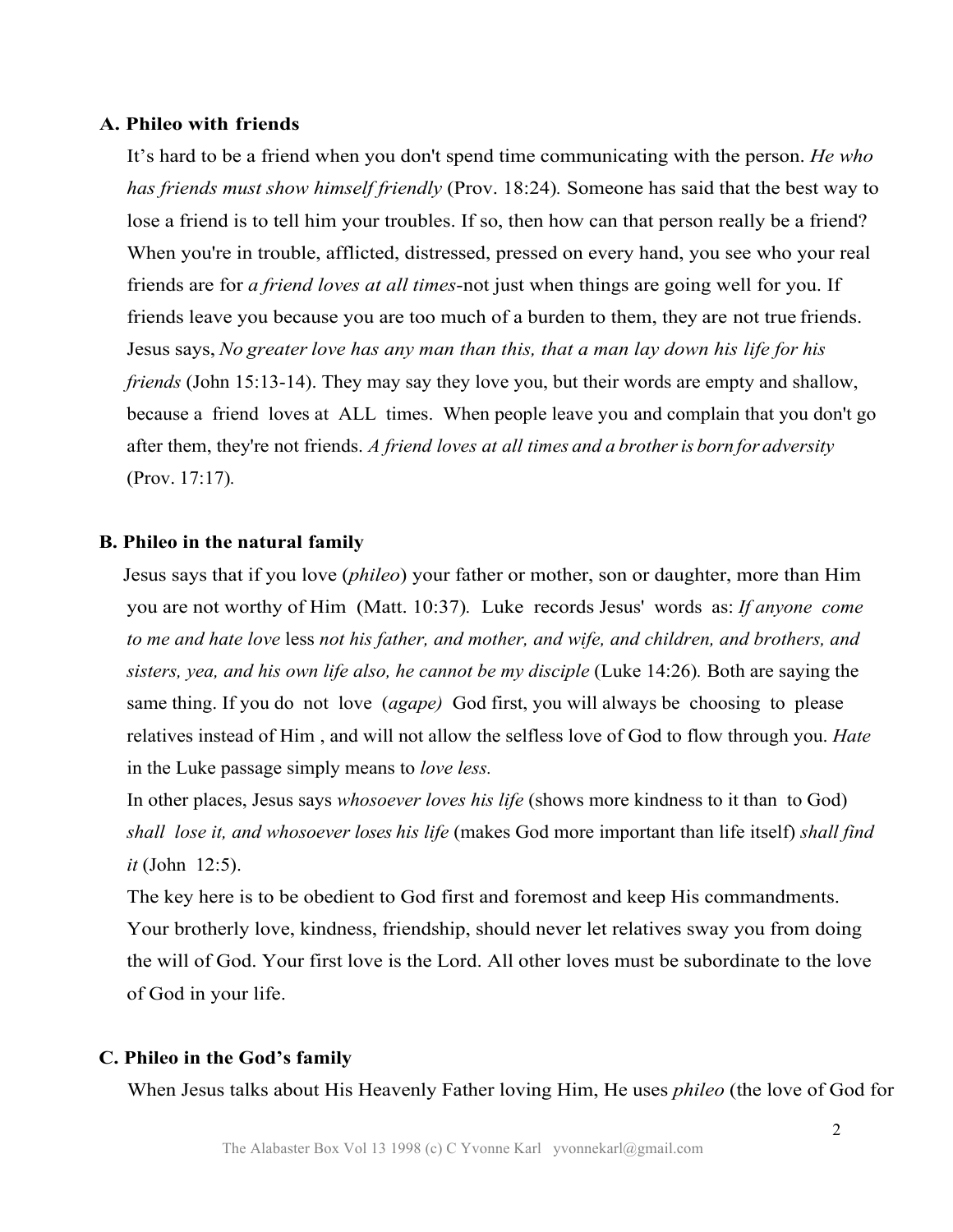Jesus-Father and Son are best friends). He also says *as many asI love (phileo)I rebuke and chasten* (Rev.3:19). Thus it is really God's kindness to us that rebukes and corrects us, just as it is a parent's loving kindness that corrects and rebukes their children to train them in the way they should go.

As part of his final words, Paul writes to the Corinthians, *if any man love not the Lord Jesus Christ, let him be Anathema* (accursed-one given to destruction) (1 Cor. 16:22). "This is one last stern word. So utterly wholehearted in his own love and devotion to Jesus Christ, he cannot endure in professing Christians anything less. He has been insistent throughout the epistle that a great love for Christ is to be expressed in a consistent Christian life. He knew that was the only way the Christian gospel could commend itself to the world of his day, a world that desperately needed to hear it. That is true for every age. For this devoted apostle, whatever fell short of such allegiance was akin to treating the Lord with contempt. Inconsistency in a professing Christian would bring upon the Christian cause the derision of the pagan community it was meant to win. Such 'professors' in Paul's view were 'enemies of the Cross of Christ.' They were to be regarded as 'beyond the pale'." (IB 10:261). Simply put, "walk the talk!"

#### **D. Philarguria**

Paul writes to Timothy that *the love of money is the root of all evil;whichwhile some coveted after, they have erred from the faith, and pierced themselves through with many sorrows (*1 Tim. 6:10 *).* "Love of money" in this passage is from the Greek word philarguria. Money is to be a tool for blessing you and the kingdom of God. If your are more fond of your money than of God you will become stingy and greedy, and fall away from the faith. I've heard more than one person give a testimony of how they chose not to give only to have one unexpected expense after another come. When adding them up, they found these expenses totaled the amount they should have given. No matter what, those who put God first in their life will also put giving to God from their income at the top of their budget and consider purchases and expenses in the light of Biblical principles.

## **E. Philoteknos**

Paul writes to Titus that the older women *should teach the youngwomen tolove their*